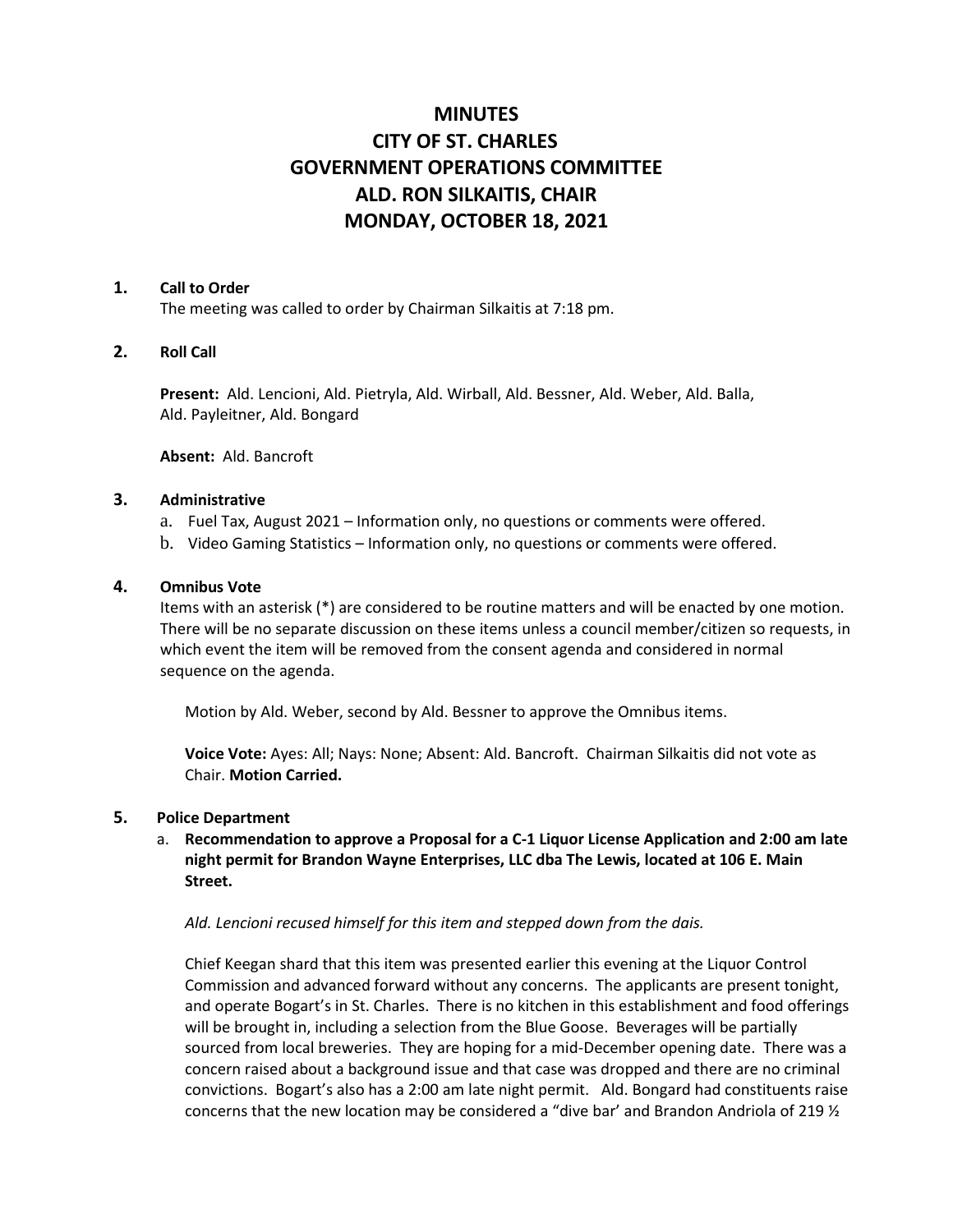W. Main Street, St. Charles, one of The Lewis's owners, stepped forward. He introduced fellow owner Rick Muermann and general manager Dan Thomas. Brandon shared that The Lewis will not be a dive bar, but actually a high-end bar with wine, whisky and craft cocktails. They do not plan to offer live music in this small location.

Motion by Ald. Weber, second by Ald. Pietryla to approve a Proposal for a C-1 Liquor License Application and late-night permit for Brandon Wayne Enterprises, LLC dba The Lewis, located at 106 E. Main Street.

**Roll Call:** Ayes: Ald. Pietryla, Ald. Wirball, Ald. Bessner, Ald. Weber, Ald. Balla, Ald. Payleitner, Ald. Bongard; Nays: None; Absent: Ald. Bancroft. Recuse: Ald. Lencioni. Chairman Silkaitis did not vote as Chair. **Motion Carried.** 

#### **6. Finance Department**

**a. Recommendation to accept the auditors reports for the fiscal year ending April 30, 2021, including the Comprehensive Annual Financial Report, Independent Auditor's Report Pursuant to Uniform Guidance, Board Communication, Pension Fund Reports, TIF Compliance Reports, and Sales Tax Revenue Bond Compliance Report. Audit Presentation: [https://youtu.be/tVtW\\_jQATss](https://youtu.be/tVtW_jQATss)**

Colleen Lavery, Assistant Finance Director, shared a list of the City's 2021 Financial Reports and shared that the State requires these reports to be audited by a CPA firm. Sikich has provided his service for the last several years, and this year provided a 25-minute video of the highlights of the audit. Colleen introduced Nick Saba who will provide an overview of the audit results.

Mr. Saba, of 1563 Fairway Circle, Geneva, Illinois, stepped to the podium. There are 15 deliverables included in the audit. He commends the City for continuing to prepare a Comprehensive Annual Financial Report. These reports have gone well above the State of Illinois reporting requirements. The City has so far received 34 Certificates of Achievement for Financial Reporting. The independent auditor's report communicates that there are no material misstatements as part of this year's reporting. The audit opinion provides the highest level of assurance that the financial reports are fair and accurate. No incidences of noncompliance were identified. The long-term deficit in the Statement of Net Position is being driven by pension liabilities, which is consistent with other municipalities. Congratulations to Colleen and the Finance Department for doing a terrific job this year. The City should be proud of the organization, preparation, and diligent work by City staff.

Motion by Ald. Weber, second by Ald. Lencioni to accept the auditors reports for the fiscal year ending April 30, 2021, including the Comprehensive Annual Financial Report, Independent Auditor's Report Pursuant to Uniform Guidance, Board Communication, Pension Fund Reports, TIF Compliance Reports, and Sales Tax Revenue Bond Compliance Report.

**Roll Call:** Ayes: Ald. Lencioni, Ald. Pietryla, Ald. Wirball, Ald. Bessner, Ald. Weber, Ald. Balla, Ald. Payleitner, Ald. Bongard; Nays: None; Absent: Ald. Bancroft. Chairman Silkaitis did not vote as Chair. **Motion Carried.** 

\*b. Budget Revisions September, 2021